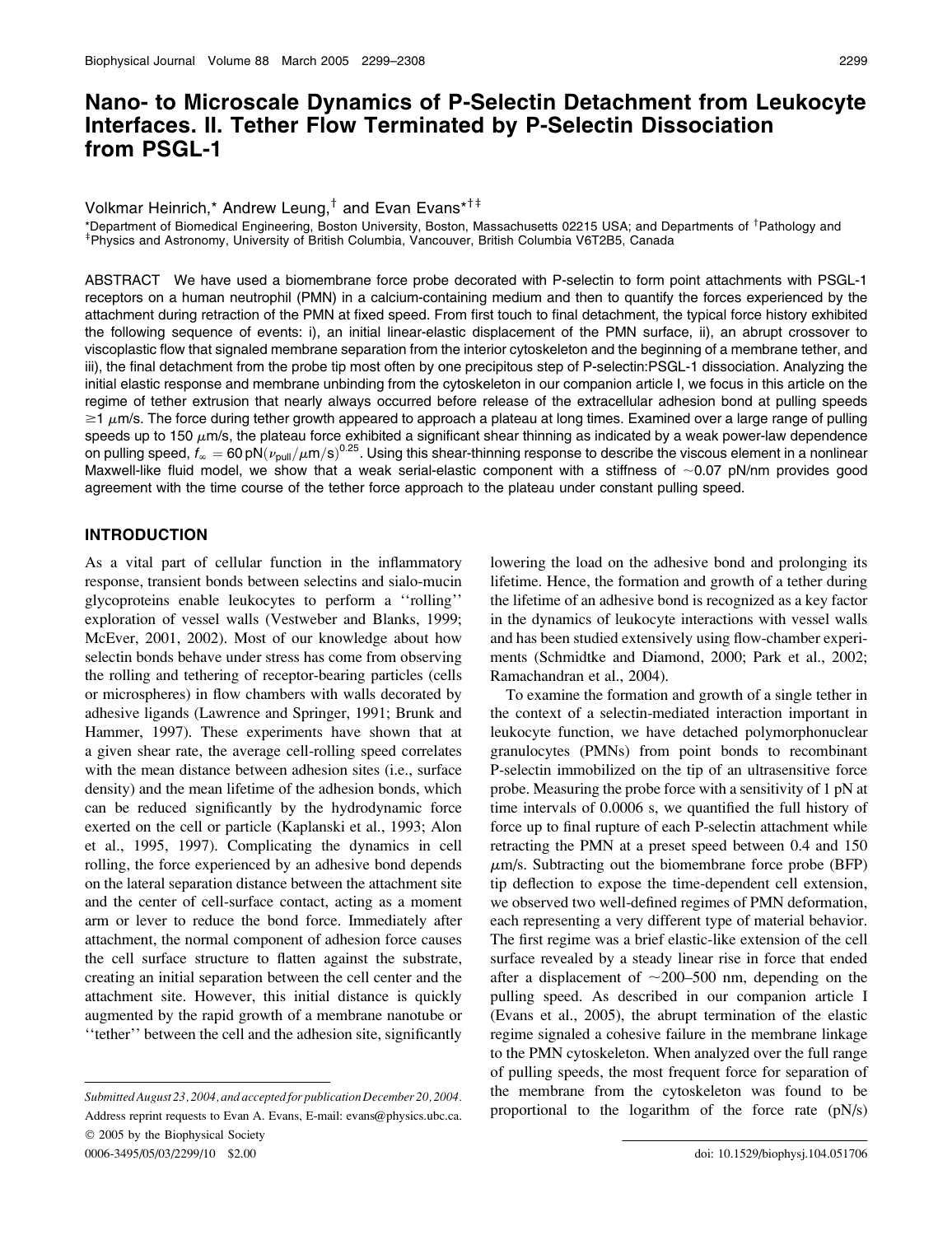experienced by an attachment during the initial elastic regime, agreeing with the model for kinetically limited rupture of a weak chemical bond (Evans and Ritchie, 1997; Evans and Williams, 2002). Triggered by the membrane unbinding event, a second regime began that exhibited a transient approach to a plateau in force accompanied by fluid-like extrusion of a membrane tether, quickly distancing the cell from the probe tip by as much as a few micrometers. The primary focus of this article is on the rheology of single tether growth observed in the majority of tests before a single precipitous step of detachment from the probe tip. In the Appendix, we describe some exotic force histories that showed more than one step of detachment, most likely arising from multiple sites of bonding between the PMN and the probe tip.

When examined at comparable pulling speeds, we found that the forces driving single tether growth after membrane separation from the cytoskeleton were similar in magnitude to the results from other PMN experiments (Shao and Hochmuth, 1996; Schmidtke and Diamond, 2000; Marcus and Hochmuth, 2002). In the studies by Hochmuth and coworkers, a PMN was point attached to a microsphere coated with monoclonal antibodies and then pulled away from the rigidly held microsphere by a step aspiration of the whole cell into a large micropipette. Varying pipette suction, they examined tether growth rates from  $\sim 0.1$  to 10  $\mu$ m/s. By comparison, Schmidtke and Diamond (2000) used highspeed video microscopy to quantify the rates of tether growth from flowing PMNs when captured by transient bonds to P-selectin on spread platelets in a flow chamber. Varying the shear rate, Schmidtke and Diamond extended the range of tether growth rates from  $\sim$  10 to 40  $\mu$ m/s. Encompassing and further extending the range of pulling speeds up to  $150 \mu m/s$ , we find that the apparent plateau forces driving single tether growth from PMNs after initial transients increase as a weakfractional power law of the pulling speed and that the results from the earlier experiments also correlate with this shearthinning behavior.

### MATERIALS AND METHODS

Referring to article I (Evans et al., 2005) for details of the preparations, we will only note a few important aspects here. Used as the targets for P-selectin attachment, the PMNs were obtained from finger-prick blood samples and suspended in a hypotonic 150 mOsm HEPES buffer that contained 1 mM calcium. As noted in article I, the PMNs equilibrated after a few minutes to a size very close to that in isotonic buffer through osmotic regulation and exhibited nearly the same cell deformability, with the same large reservoir of excess membrane area, as in isotonic conditions.

The force transducer in the biomembrane force probe (Fig. 1, *left*) was created by aspiration of a PEG-biotinylated red blood cell into a smooth spherical shape by micropipette suction. Then, a PEG-biotinylated glass microsphere, previously coated with streptavidin, was attached to the PEGbiotinylated cell to complete the BFP ''assembly''. For the tests reported here, the glass tip was also sparsely functionalized with PEG-linked recombinant P-selectin proteins (Glycotech, Rockville, MD) using covalent chemistry. With the BFP-holding pipette kept stationary and the pressurized



FIGURE 1 Video micrograph of a biomembrane force probe (left) and a PMN target held in an opposing micropipette (right). The exposed spherical segment of the BFP red cell has a diameter of  $\sim$ 6  $\mu$ m.

red cell capsule responding like a linear spring, axial deflections of the BFP tip were converted to compressive or tensile forces using the BFP spring constant  $k_f$ , set precisely by the pipette suction pressure. The determination of the BFP spring constant is based on the following mechanical features. First, when prevented from adhesion to the glass tube by coating with albumin, pipette pressurization of the red cell can be used to produce a smooth-outer sphere and a state of uniform membrane tension  $\sigma$ . The level of tension is proportional to the aspiration pressure  $\Delta p$  and the pipette radius  $R_p$ . The specific expression for tension involves a secondary dependence on the radius  $R_0$  of the outer spherical portion of the cell as given by,

$$
\underline{\sigma} = \frac{1}{2} \frac{R_{\rm p}}{(1 - R_{\rm p}/R_0)} \Delta p. \tag{1}
$$

Second, when extended or compressed along the axis of cylindrical symmetry, the outer portion of the cell remains a surface described by a constant mean curvature. When pulled or pushed by small axial forces, the shape deviates slightly from a sphere with small changes in axial length that are directly proportional to the axial force (Evans et al., 1995; Simson et al., 1998). The coefficient of proportionality between force and deflection defines the BFP spring constant  $(k_f)$ . The expression for the spring constant depends mainly on the transducer membrane tension,

$$
k_{\rm f} \cong 2\pi \frac{\sigma}{\ln\left[4R_0^2/(R_{\rm p}r_{\rm c})\right]},\tag{2}
$$

with a weak logarithmic dependence on the characteristic dimension of the cell  $R_0$ , the pipette radius  $R_p$ , and the radius  $r_c$  of the adhesive contact between the glass bead and the cell (Evans et al., 1995).

Taken from the dilute suspension in the microscope chamber, a PMN was selected by a second micropipette (Fig. 1, right) and perfectly aligned with the BFP to ensure axial symmetry. The PMN was moved to/from contact with the BFP tip by a linear piezo translator with subnanometer resolution in position. Throughout these maneuvers, custom-designed software was used to acquire and analyze a thin slice of the video-microscope image along the axis of symmetry at a frame rate of  $\sim$ 1500/s. Repeated hundreds of times, each test cycle consisted of bringing the PMN into a soft feedback-controlled contact with the BFP tip, holding the contact at a small impingement force for a brief period of time (''touch''), and then retracting the PMN at a constant speed. After a few hundred tests, a fresh PEG-biotinylated red cell and probe bead were used to assemble a new BFP for another series of adhesion tests with fresh PMNs.

#### RESULTS

Using BFP tips linked sparsely with either mono-P-selectin or a P-selectin Fc chimera, 30–70% of touches to PMN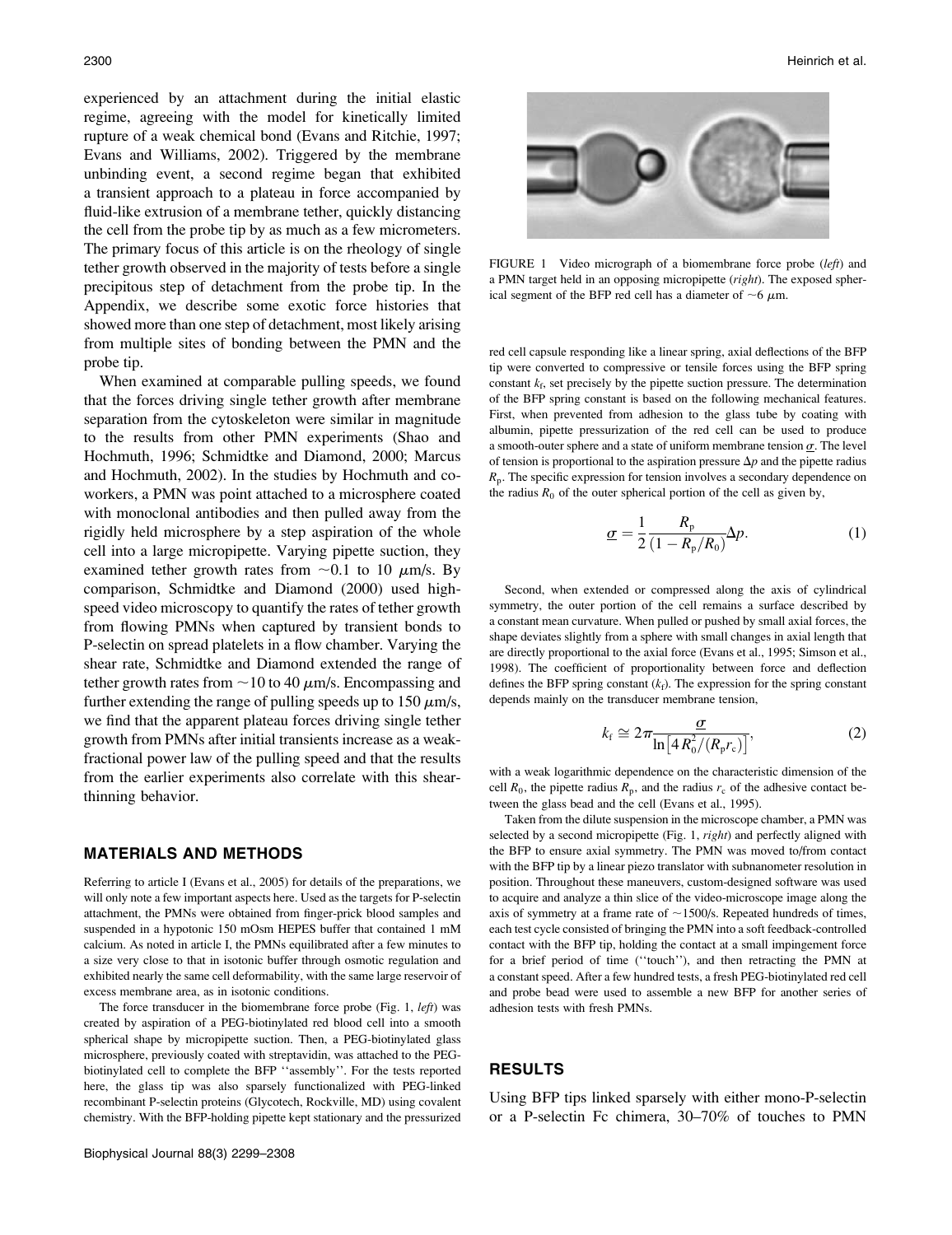surfaces resulted in point attachments. Testing hundreds of attachments with each of nearly 60 PMNs, we found that the majority of touches to PMNs with the mono- and dimeric P-selectin tips resulted in a similar type of force history, ending in a single precipitous step of detachment as if held by a single molecular bond (cf. Fig. 2). Still, because twothirds of the tests were performed with the P-selectin Fc dimer, and half of these tests had tips with P-selectin concentrations sufficient to produce attachments in 60–70% of touches, a few attachments in these tests showed obvious features of multiple sites of bonding. We briefly describe some of these cases in the section on force relaxation at constant length and in the Appendix. However, as in our article I on membrane separation from the cytoskeleton (Evans et al., 2005), we will focus on the flow properties of tethers observed in the large fraction (79%) of tests that showed a single step of P-selectin detachment like the examples appearing in Fig. 2. Thus, we expect these cases to primarily reflect PMN attachment to a single P-selectin site on the probe tip.

The force-time traces in Fig. 2 show representative cycles of PMN ''touch'' to the probe and then ''retraction'' after contact under conditions of slow and fast pulling speeds. The PMN approach to the tip was stopped when a preset level of impingement force was detected (e.g., the negative forces of 15–20 pN in Fig. 2). After a brief pause ( $\sim$ 0.1 s), the piezo translator connected to the PMN-holding pipette was reversed, pulling the PMN away at a preset steady speed  $v_{\text{pull}}$ . The tensile loading of a PMN attachment to the tip began when the force crossed zero during retraction, defined as time  $t = 0$ , and ended at the time of final P-selectin dissociation. Highlighted by representative expressions in



FIGURE 2 Examples of BFP force-time curves obtained for P-selectin:PMN attachments at three different pulling speeds ( $v_{\text{null}} \sim 2$ , 15, 50  $\mu$ m/ s). Negative forces represent the initial indentation of the PMN at touch regulated by feedback control. Labeled by the force  $f_{\otimes}$ , termination of the initial elastic regime marked the onset of the tether flow regime. The final precipitous drop in force revealed the BFP recoil upon release of the PMN tether by P-selectin dissociation from PSGL-1. (The data shown here and in the following figures were obtained at 1500/s framing rate without averaging.)

Fig. 3 A, two prominent regimes of PMN deformation were readily distinguished in the force histories. In the first regime, the force rose linearly in time from  $t = 0$ , revealing an initial elastic-like stiffness of  $k_i \approx 0.2{\text -}0.3$  pN/nm for point deformation of the PMN surface. Examined in detail in article I (Evans et al., 2005), this regime terminated abruptly at a (most frequent) force  $f_{\otimes}$  proportional to the logarithm of the initial loading rate  $r_f$  [slope  $\Delta f/\Delta t = (k_i k_f) v_{pull} / (k_i + k_f)$ ] experienced by the attachment, i.e.,  $f_{\otimes} \cong (17 \text{ pN}) \ln [r_f / (12-\text{m})]$ 27 pN/s)]. With the PMN still attached to the BFP, the end of the first regime signaled the separation of the membrane from the PMN cytoskeleton and the onset of a second regime that exhibited a Maxwell-like relaxation to an apparent plateau force as seen in Figs. 2 and 3 A. The second regime was accompanied by the growth of a tether and a rapid distancing of the PMN from the probe tip as illustrated schematically in Fig. 3 B. Often reaching lengths of several micrometers, tethers were barely detectable in the optical microscope except for the small funnel-shaped extension of the cell body at the attachment site.

# Tether extraction and force response under constant pulling speed

Table 1 summarizes the numbers of cells and tethers examined at each pulling speed. Unless prematurely terminated by P-selectin dissociation from PSGL-1, the force response  $f(t)$ during tether growth had the appearance of an exponentiallike relaxation that approached a speed-dependent plateau and that could be well matched through a nonlinear fit using the expression (cf. Fig. 3 A),

$$
f(t) = f_{\infty} - (f_{\infty} - f_1) \exp[-(t - t_1)/\tau].
$$
 (3)

An arbitrary starting point in time,  $t_1$ , was chosen to obtain the best fit of the exponential to each force transient. In addition to the initial force,  $f_1 = f(t_1)$ , the plateau force  $f_\infty$ and the apparent relaxation time  $\tau$  were adjustable parameters in the fit. The exponential function in Eq. 3 was found to provide good agreement with the observed transients measured during tether formation at all nine pulling speeds listed in Table 1. As shown by the cumulated fitting results plotted in Fig. 4,  $A$  and  $B$ , a substantial spread was found in the values of the plateau force and the apparent relaxation time.

Even though approaching a fluid-like plateau  $f_\infty$  at long times, the tether force was not a linear function of the pulling speed. Clearly non-Newtonian, the data in Fig. 4 A exhibit a shear-thinning response where the plateau force increases weakly with the extrusion speed,

$$
f_{\infty} \approx 60 \,\text{pN} \big( v_{\text{pull}} / \mu \text{m/s} \big)^{0.25} . \tag{4}
$$

Moreover, the earlier data (Shao and Hochmuth,1996; Schmidtke and Diamond, 2000) are seen in Fig. 4 A to also correlate with this dependence in different ranges of pulling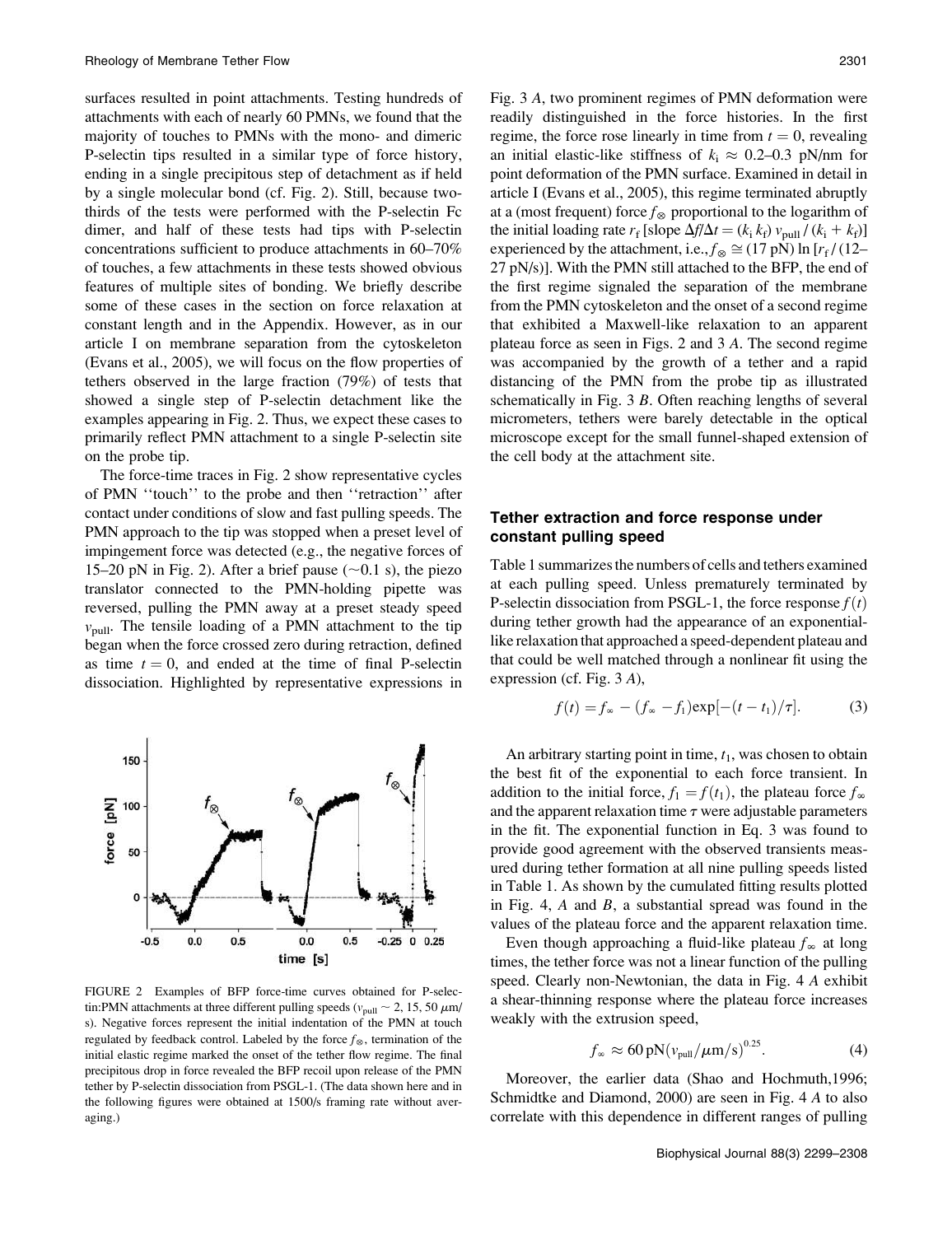

FIGURE 3 (A) Functional relations and parameters used to model the two regimes of force response observed under constant speed retraction of a PMN from attachment to a P-selectin probe tip. Beginning with an initial elastic-like regime, the PMN attachment force closely follows the solid straight line with a significantly diminished slope (loading rate) relative to the nominal loading rate defined by the BFP spring constant times the pulling speed (dotted line). The reduction in slope is due to the soft response of the PMN cortex. The crossover force  $f_{\infty}$  marks the event of membrane separation from the cytoskeleton and the onset of viscous tether growth. The force driving tether flow appears to follow an exponential-like transient in time approaching a plateau in force  $f_{\infty}$  (curved solid line). (B) Schematic of tether extrusion and BFP recoil at final detachment. The spring overlay symbolizes the Hookean elastic response of the BFP red cell at small axial deformations. The schematic below shows the corresponding microscale deformation of the PMN structure. The complementary pin and Y-shaped symbols represent the specific P-selectin and PSGL-1 interaction.

speed. As further evidence for shear thinning, the apparent relaxation time for approach to the plateau force was found to decrease as an inverse power law of the pulling speed as shown in Fig. 4 B.

$$
\tau \approx 0.3 \,\mathrm{s}(\mu\mathrm{m/s}/v_{\mathrm{pull}})^{0.75}.\tag{5}
$$

Although examined over nearly three orders of magnitude in tether flow rate, it is important to emphasize that the expressions given in Eqs. 4 and 5 are purely convenient phenomenological parameterizations for pulling speeds  $>0.4$   $\mu$ m/s. As discussed later in the section on force relaxation at constant tether length, and in the Conclusions, important deviations can arise at a slow pulling speed.

#### Phenomenological model of tether flow

At first glance, a simple Maxwell-like exponential relaxation seems to be inconsistent with a viscoelastic flow that exhibits a shear-thinning response to pulling speed. However, we will demonstrate that when initiated at a high force, the transient approach to a force plateau can be closely approximated by an exponential relaxation provided that the plateau force and relaxation time possess an appropriate complementary power-law dependence on pulling speed. Generalizing the ansatz defining a Maxwell fluid, we start from the assumption that the tethering force can be described by

TABLE 1 Summary of the number of tethers and cells examined at various pulling speeds

| $v_{\text{pull}}$   $\mu$ m/s  0.4 2 4.5 10 15 16.7 33.3 50 150 |  |  |  |  |  |
|-----------------------------------------------------------------|--|--|--|--|--|
| Number of tethers 7 107 17 213 99 163 90 407 128                |  |  |  |  |  |
| Number of PMNs 4 17 3 15 5 18 5 31 17                           |  |  |  |  |  |

a velocity- or extension-rate-dependent function, i.e.,  $f = \eta(v_n)v_n$ , where the viscous damping coefficient  $\eta(v_n)$ is not constant, but instead is assumed to obey an inverse power-law dependence on the extension rate  $v_n$ , i.e.,  $\eta = \alpha v_{\eta}^{-\beta}$ . Next, this viscous component is coupled in series to a linear elastic element that includes the tether material, the force transducer, and other possible elastic contributions. The instantaneous extension  $x_e$  of the elastic component is proportional to force,  $x_e = (1/k_e) f$ , where  $k_e$  is the effective stiffness of all the serial elastic contributions. The total rate of extension for the combined elements is defined by,  $v_n + dx_e/dt$ , or in terms of the force and its time derivative, by  $(f/\alpha)^{1/(1-\beta)}$  +  $(1/k_e)$  *df/dt*. Thus, under conditions of constant pulling speed, the rate of extension,  $v_{\text{pull}} = v_n + dx_e/dt$ , leads to a nonlinear first-order differential equation that predicts the force history,

$$
df/dt = k_{\rm e} \left[ v_{\rm pull} - (f/\alpha)^{1/(1-\beta)} \right]. \tag{6}
$$

Equation 6 approaches a stationary limit at long times,  $f|_{t\to\infty} = f_{\infty} = \alpha v_{\text{pull}}^{1-\beta}$ , that can be made consistent with the speed dependence found for the plateau force (cf. Fig. 4 A and Eq. 4) using the values of  $\alpha = 60 \text{ pN } (s/\mu\text{m})^{0.25}$  and  $\beta = 0.75$  in the shear-thinning expression for viscous damping  $\eta(v_n)$ . In addition, the first-order expansion of Eq. 6 local to the plateau force follows a terminal exponential relaxation characterized by the time constant,  $\tau_{\infty} = (1 - \beta)\eta / k_e = [(1 - \beta)\alpha / k_e] / v_{\text{pull}}^{\beta}$ , that exhibits the appropriate inverse power-law dependence on pulling speed and exponent  $\beta = 0.75$  seen in Fig. 4 B and Eq. 5. Further comparison of this linearized approximation to the empirical result in Eq. 5 yields a value of  $\sim 0.3$  s ( $\mu$ m/s)<sup>0.75</sup> for the prefactor  $[(1 - \beta)\alpha/k_e]$ . Thus, with the value of  $\alpha = 60 \text{ pN}$  $(s/\mu m)^{0.25}$  implied by the plateau-force data in Fig. 4 A, the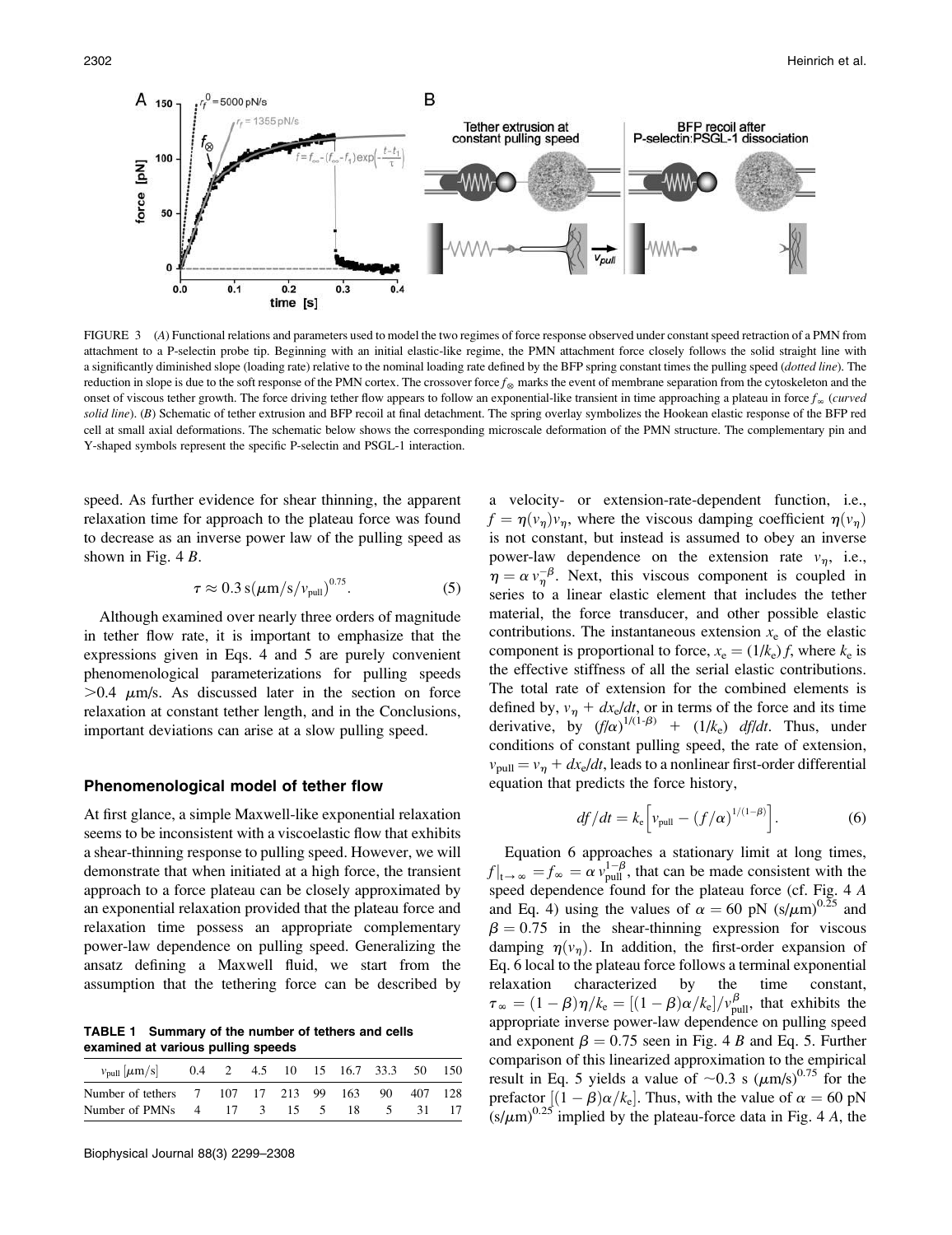

terminal relaxation indicates that the serial elastic coefficient should be of order,  $k_e \sim 0.05$  pN/nm.

Clearly, the most critical check for consistency of this nonlinear Maxwell model with the experiment is to show that the model matches the diversity of tether-force transients observed in experiments, beginning from random forces  $f_{\otimes}$ above or below the apparent plateau  $f_\infty$ , and depending only on the pulling speed. Using the values of  $\beta = 0.75$  and  $\alpha = 60$  pN (s/ $\mu$ m)<sup>0.25</sup>, we found that numerical solutions computed with Eq. 6 closely matched the tether transients at all pulling speeds for a single value of effective elastic coefficient  $k_e \approx 0.068 \text{ pN/nm}$ . Most important, and demonstrated in Fig. 5, the solutions computed for the tether relaxation using Eq. 6 approached the plateau force from above or below—set only by the initial force  $f_{\otimes}$  for



FIGURE 5 Comparison of the numerical solutions for the nonlinear Maxwell model (Eq. 6; dashed curves) to the exponential approximations (Eq. 3; gray solid curves) used to fit tether-force transients at constant pulling speeds of 2  $\mu$ m/s in panel A and 150  $\mu$ m/s in panel B.

FIGURE 4 (A) The plateau forces  $f_\infty$  (solid squares) obtained from fits to each tethering regime are plotted as functions of PMN retraction speed on a log-log scale. The solid line is a power law fit to the BFP data defined by,  $f_{\infty} \approx 60 \text{pN} \left( v_{\text{pull}}/\mu \text{m/s} \right)^{0.25}$ . Open circles are data replotted from Shao and Hochmuth (1996). Open diamonds are data measured previously by Schmidtke and Diamond (2000). (B) Log-log plot of the apparent relaxation times for approach to a plateau in tethering force as function of the tether-pulling speed. The solid line is an inverse power law fit to the BFP data defined by,  $\tau \approx 0.3$  s ( $\mu$ m/s /  $v_{\text{pull}}$ )<sup>0.75</sup>. (Error bars denote standard deviations.)

membrane separation from the cytoskeleton and by the pulling speed. Moreover, as shown in Fig. 5, the exponential approximation in Eq. 3, combined with Eqs. 4 and 5, closely follows the direct numerical solutions using Eq. 6.

Thus, beginning at the loading rate-dependent force  $f_{\infty}(r_f)$ for membrane separation from the cytoskeleton, the tether force transient under constant speed retraction was found to agree well with the nonlinear Maxwell flow modeled by Eq. 6. Consistent with the measurements of plateau forces summarized in Fig. 4 A, the viscous flow element in the model is characterized by a very strong power-law dependence on tether pulling force,  $v_{\eta} \approx (\mu \text{m/s})(f/60 \text{ pN})^4$ ; and a soft elastic extension,  $x_e \approx f/(0.068 \text{ pN/nm})$ , seems to account for the apparent relaxation times summarized in Fig. 4 B.

# Termination of attachments by P-selectin: PSGL-1 dissociation

Excluding tests that exhibited obvious features of multiple sites of attachment (see Appendix), the growth times  $(t<sub>tether</sub>)$ of tethers were collected into histograms at all pulling speeds to characterize the statistics of final PMN detachment. The examples in Fig. 6 demonstrate that the distributions of tether-growth times exhibited an exponential-like decay consistent with the Bell (1978) model for dissociation of an ideal bond held at constant force. Based on the assumption that PSGL-1 remained embedded in the membrane, we hypothesized that the exponential decay in tether-growth times should correlate with the rate of P-selectin dissociation from PSGL-1 under force, which we had quantified in a separate study using P-selectin and PSGL-1 immobilized on glass microspheres (Evans et al., 2004). However, in contrast to the precise loading of bonds in the probe tests using microspheres, the steady-speed retraction of PMNs with soft material properties applied a varied history of force loading to cell attachments. As shown by the typical force response in Fig. 3 A, pulling a PMN from the BFP tip began with a steady ramp of force ending at the level  $f_{\otimes}$  after which, the force changed little throughout the tether growth phase, approaching a plateau in force from above or below as illustrated in Fig. 5. The simplest generic approximation to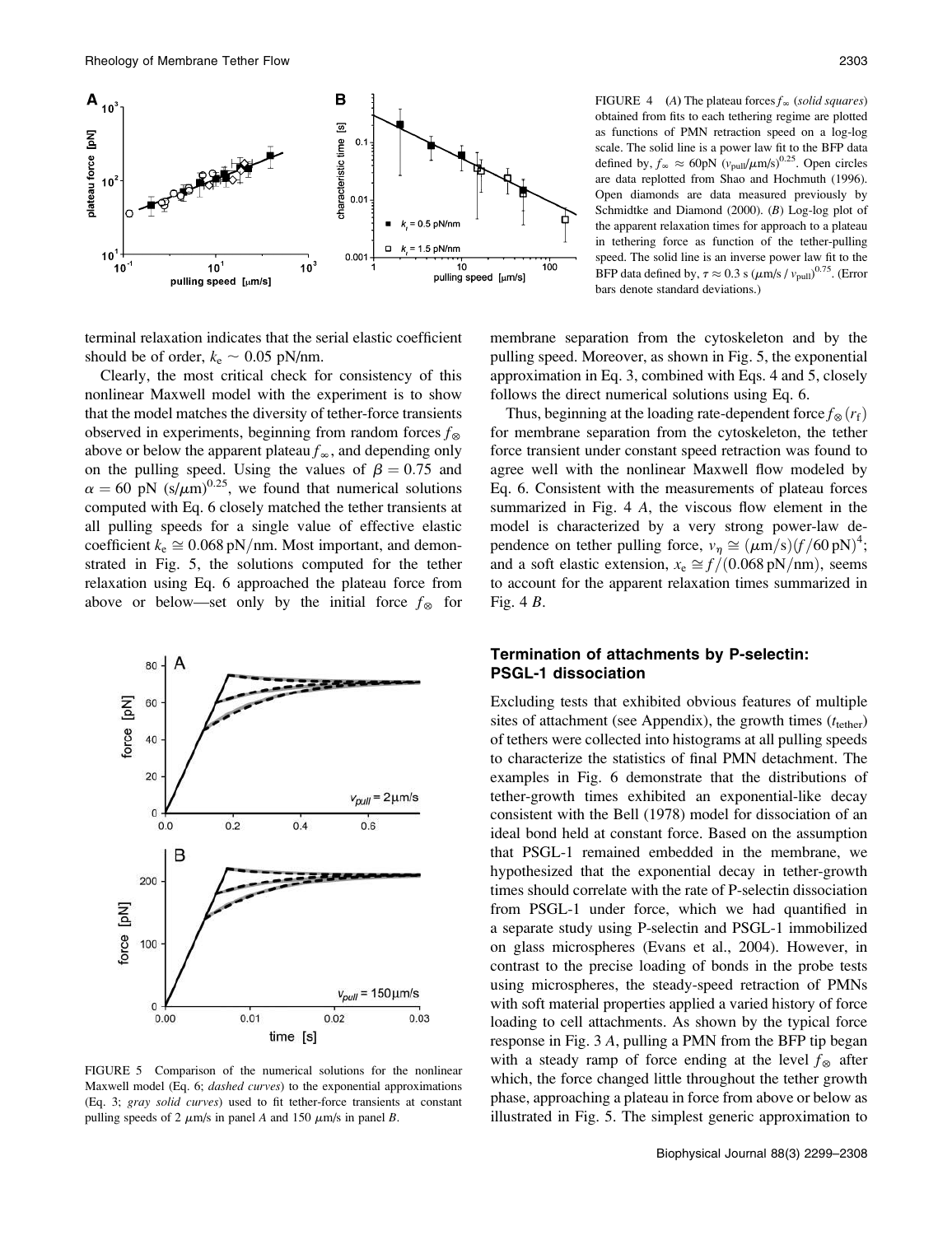

FIGURE 6 Histograms of tether growth times for two fast pulling speeds. The solid curves are exponentials that best match the data. The time constants listed on each figure are consistent with the dissociation of a monomeric P-selectin bond to PSGL-1 when held at the most frequent force found for membrane separation from the cytoskeleton. (The shaded bins represent the range of observations obscured by nonspecific forces arising from hydrodynamic coupling between the probe tip and the cell surface at fast pulling speeds, discussed in the Materials and Methods section of article I.)

this tether force history is a force that increases with a steady ramp  $r_f = \Delta f / \Delta t$  up to the time  $t_{\infty} = f_{\infty}/r_f$  expected for membrane separation from the cytoskeleton, then remains essentially constant until P-selectin dissociates from PSGL-1. Thus, the estimate for tether-growth time is the most frequent time  $t_{bond}(f_{\otimes})$  for dissociation of P-selectin from PSGL-1 at the force  $f_{\otimes}$ . With  $f_{\otimes}$  defined by the logarithmic dependence on the loading rate  $r_f$  described in article I, both the tether growth time,  $t_{\text{tether}} \approx t_{\text{bond}}(f_{\otimes})$ , and the total time of attachment,  $t_{\text{attack}} \approx t_{\otimes} + t_{\text{bond}}(f_{\otimes})$ , can be predicted from the elastic loading rate at a particular pulling speed.

Ignoring the slowest tests performed at  $v_{\text{pull}} \sim 0.4 \ \mu \text{m/s}$ where almost no tethers were observed, we analyzed the total times of attachment for retraction speeds  $>2 \mu m/s$ , which nearly always produced a period of tether growth. Including the ramp time and the tether-growth time, the total times for attachments to PMNs are plotted in Fig. 7 as functions of the loading rates applied during the initial elastic regime. The loading rates,  $r_f > 240$  pN/s, for these data correspond to the loading conditions in bead-bead tests (Evans et al., 2004) where the lifetimes of P-selectin:PSGL-1 bonds were found to decrease as a single exponential of force as given by,  $t_{\text{bond}}$  $(f) \approx 3$  s exp( $-f / 18$  pN)]. Hence, if held by a single P-selectin bond at a force equal to the membrane separation force  $f_{\otimes}$ , the tether-growth time is predicted to diminish essentially as the inverse of the loading rate,  $t_{\text{bond}}$  ( $f_{\otimes}$ )  $\approx$  31– 68 s (pN/s /  $r_f$ )<sup>17/18</sup>, which agrees well with the exponential decay times shown by the particular cases in Fig. 6. However, examining the total times for survival of all PMN attachments, the results seem to correlate best with the random dissociation of two monomeric P-selectin:PSGL-1 interactions as shown in Fig. 7, and defined by  $\sim$ 1.5  $t_{\text{bond}}$  $(f_{\infty})$ . The nearly twofold larger lifetime suggests that the Fc



FIGURE 7 The mean values measured for the lifetimes of all attachments are plotted as a function of the initial elastic loading rates produced by retraction of the PMNs at pulling speeds  $>1$   $\mu$ m/s. The solid curve shows the attachment lifetime expected for an uncorrelated dimeric P-selectin connection to PSGL-1. (Error bars denote means  $\pm$  SE.)

P-selectin chimera used in most tests formed an uncorrelated dimeric attachment to a PSGL-1 homodimer on PMN surfaces.

## Absence of tethers at slow pulling speeds and the onset of tether growth at fast speeds

Very few attachments were detected at the slowest pulling speed  $v_{\text{pull}}$  of 0.4  $\mu$ m/s, equivalent to an initial loading rate  $r_f$ of only 45 pN/s, and those attachments seemed to nearly always (92%) fail without evidence of tether formation. By comparison, both the attachment frequency and the frequency of tether formation increased significantly at a pulling speed of 2  $\mu$ m/s, corresponding to an initial loading rate of  $\sim$ 242 pN/s. Thus, at the slowest rate, P-selectin bonds to PMNs appeared to dissociate rapidly at forces below the level required for membrane separation from the PMN cytoskeleton. The absence of tethers and premature dissociation of P-selectin from PMNs are consistent with recent observations demonstrating very fast P-selectin dissociation from PSGL-1 under very slow loading when immobilized on glass beads (Evans et al., 2004). First discovered using a combination of flow-chamber and atomic force microscope experiments, the lifetimes of PSGL-1:P-selectin attachments have been observed to actually increase with initial application of small forces, and then to decrease at higher forces (Marshall et al., 2003). This behavior has been labeled a ''catch-slip bond'', following a phenomenological model proposed by Dembo et al. (1988).

By probing bonds between PSGL-1 and P-selectin on microspheres with a new method of force spectroscopy, we were able to establish that this ''catch-slip bond'' behavior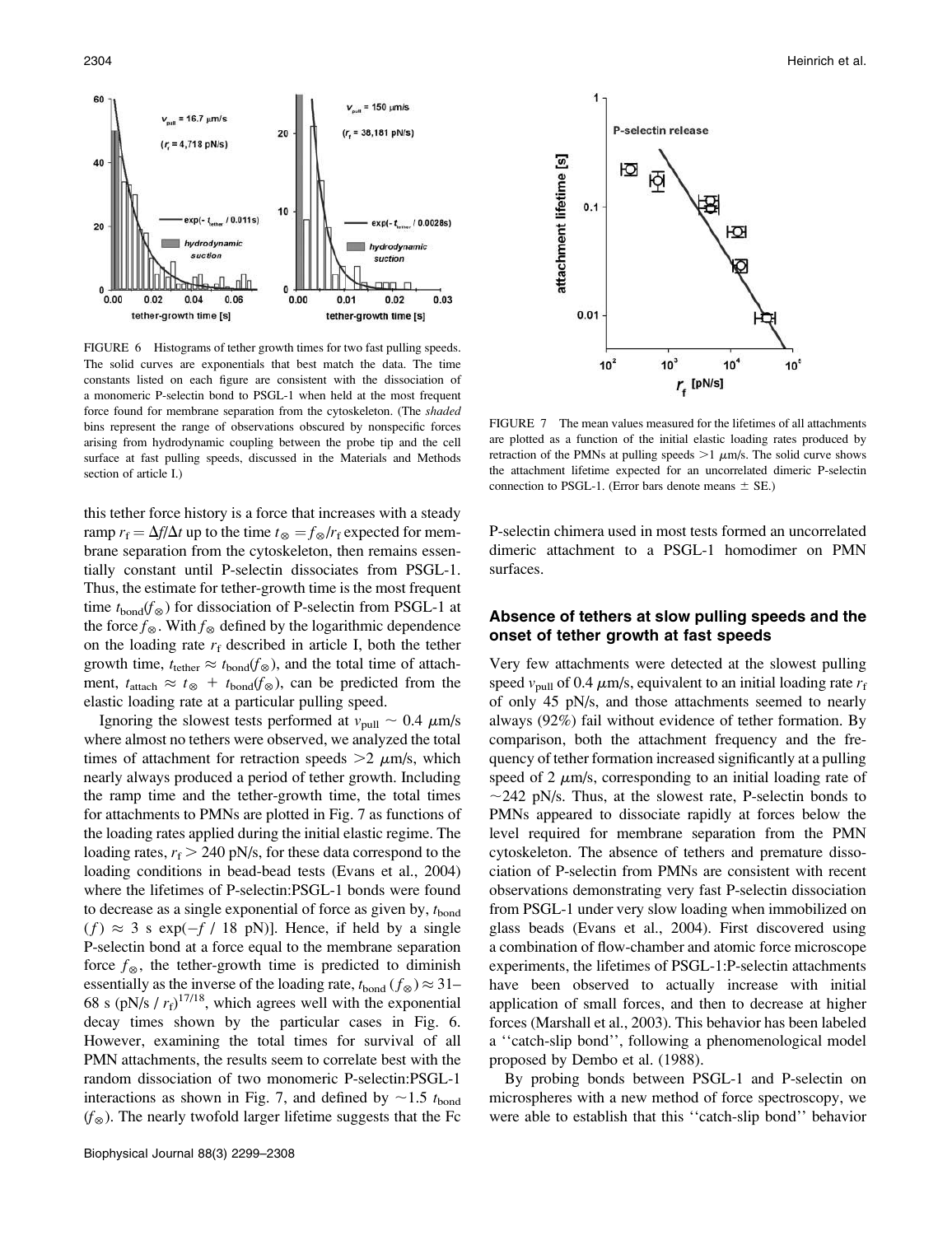actually stems from a switch between one P-selectin:PSGL-1 dissociation pathway to another dissociation pathway near a loading rate of  $r_f \sim 300$  pN/s. Shown by the jump from open to solid triangles in Fig. 8 (data from Evans et al., 2004), the switch between dissociation pathways at this loading rate produces a sudden transition in the most frequent forces for rupture of P-selectin:PSGL-1 bonds. Adding the most frequent forces for membrane separation from the PMN cytoskeleton to Fig. 8 (circles; taken from our article I), a striking hierarchy appears at fast loading rates with the force level for the kinetically limited failure of the P-selectin:PSGL-1 bond always exceeding the force level for membrane separation from the cytoskeleton. This hierarchy clearly illustrates how the two failure events act sequentially to first trigger and then terminate tether growth.

### Tether-force relaxation at constant length

Very rarely, a PMN tether was observed to remain attached to the BFP tip at the end of the piezo cycle. With the PMNholding pipette stationary at this point, the force relaxed to levels ranging between 50 and 100 pN as illustrated by the examples in Fig. 9. Although clearly requiring several P-selectin:PSGL-1 bonds to sustain these persistent attachments, the force relaxation was found to be consistent for the most part with the same shear-thinning behavior exhibited by the tether-force transient produced under constant pulling speed. The analytical expression predicting the force re-



FIGURE 8 The most frequent forces for breaking P-selectin:PSGL-1 bonds measured in tests with the molecules immobilized on glass beads (solid triangles; data taken from Evans et al., 2004) are compared to the most frequent forces for membrane unbinding from the PMN cytoskeleton as described in article I (open circles; Evans et al., 2005). The parallel hierarchy of these failure events at fast loading rates accounts for the correlation between the onset of tether formation and subsequent termination by P-selectin dissociation. (Error bars denote means  $\pm$  SE, which lie within the data symbols for the bead-bead tests.)



FIGURE 9 Examples of force relaxation for six tethers held at constant lengths. The long survival of these tethers at high forces implies that the attachments were sustained by many P-selectin bonds.

laxation at constant length follows from integration of Eq. 6, beginning from a force  $f(0)$  at  $t = 0$  and setting  $v_{\text{pull}} = 0$ :

$$
f(t)/f(0) = 1/(1 + t/\tau_r)^{(1-\beta)/\beta}.
$$
 (7)

The integration results in a characteristic timescale for relaxation at constant length,  $\tau_r$ , defined by an expression,

$$
\tau_{\rm r} = (1-\beta) [\alpha/f(0)]^{\beta/(1-\beta)}/(\beta k_{\rm e}), \qquad (8)
$$

which is slightly different from the relaxation time for the terminal-exponential approach to a plateau force under constant pulling speed.

Using the values of  $\alpha$  and  $k_e$  derived from analysis of the transient approaches to plateau forces under constant pulling speed, the shear-thinning model was found to best match the force relaxation given a slightly larger exponent,  $\beta = 0.8$ , as demonstrated by comparison to specific examples in Fig. 10, A–C. However, at long times, it seems clear that some other process takes over and arrests the flow (cf. Fig. 10 C), preventing the continued relaxation to zero force as predicted by the Maxwell-like model. Still, the simple model is able to capture the relaxation at constant length over a very large time frame  $(\geq 1 \text{ s})$ , equivalent to 100-fold decrease in the internal viscous flow implied by the model. From the viewpoint of mechanics, the final stationary tether force is related to the magnitude of axial tension in the tether membrane and the tether diameter, the diameter being stabilized by compressional rigidity of the cytoplasmic lumen and the membrane bending rigidity. The usual view is that only membrane bending rigidity acts to stabilize the cylinder as for a pure lipid bilayer. However, we found that this type of stationary threshold based on a bilayer-stabilized tether (unless very small) could not be made compatible with the observed tether-force approach to a speed-dependent plateau and the time course of relaxation at constant tether length. Thus, it seems possible that actin or other stiff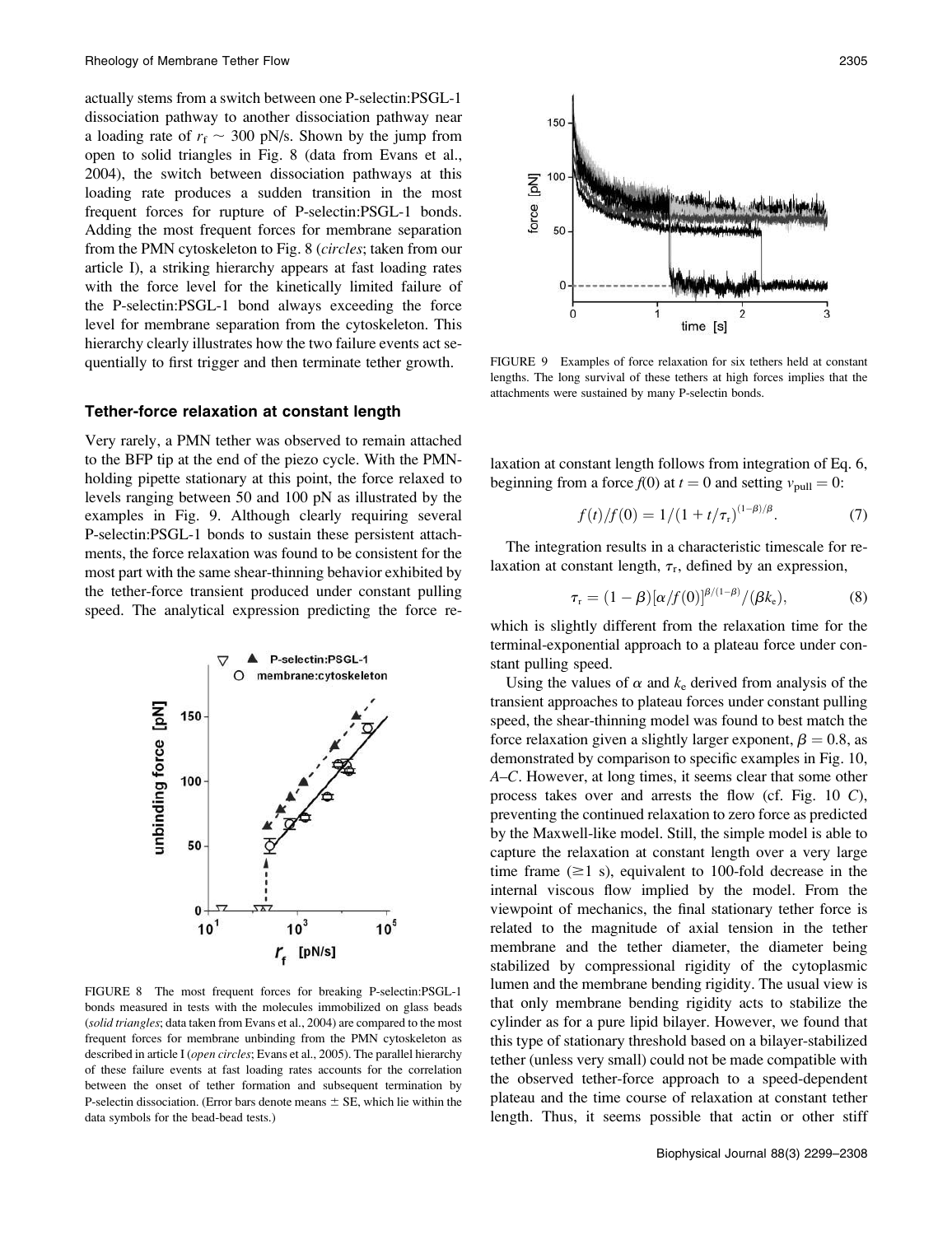

FIGURE 10 As representative examples from the data in Fig. 9, three force relaxations at constant length are plotted on a normalized scale and compared with the prediction in Eq. 7 (dotted curves) based on the nonlinear Maxwell model. Although the model predicts that the tether force should go to zero at zero pulling speed, some other process appears to take over and arrest flow at long times. Still, the simple model is able to capture the force relaxation at constant length over a very large time frame  $(\geq 1 \text{ s})$ , equivalent to 100-fold decrease in the internal viscous flow implied by the model.

structures lining the lumen may act to strongly resist compression, leading to larger tether diameters and bigger pulling forces than expected from vesicle membrane mechanics.

# CONCLUSIONS

Taken together with article I, we have quantified the nano- to microscale dynamics associated with detachment of P-selectin from PSGL-1 on a PMN surface. We have shown that the detachment process is characterized by a welldefined sequence of regimes beginning with elastic-like deformation of the cell, abrupt onset of tether formation triggered by membrane separation from the cytoskeleton, and ending with P-selectin dissociation from PSGL-1. The attachment to a PMN and the formation of a tether became routine events only at pulling speeds producing initial loading rates  $\geq 240$  pN/s, in close agreement with the recently discovered ''catch-bond''-like switch from a fast-toslow pathway for P-selectin:PSGL-1 dissociation (Marshall et al., 2003; Evans et al., 2004). Focusing in this article on the rheology of tether growth, we have demonstrated that the tether forces exhibit a shear-thinning response to pulling speed over the range from 0.4 to 150  $\mu$ m/s. Although examined over different segments of this range in pulling speed, the earlier results for pulling tethers from PMNs using monoclonal antibody attachments (Shao and Hochmuth, 1996; Shao et al., 1998; Marcus and Hochmuth, 2002) and the results for tethers pulled from PMNs under flow while attached to spread platelets (Schmidtke and Diamond, 2000) are also consistent with the shear-thinning behavior found here. Combining the kinetic parameters obtained for membrane separation from of the cytoskeleton and for dissociation of the P-selectin:PSGL-1 bond under force with the shear-thinning properties describing tether growth, our collaborators have performed detailed numerical simulations of cell rolling and transient tethering to walls in a flow chamber (King et al., 2005). The results of their simulations support the conclusion that mixtures of single and double adhesion bonds are sufficient to account for the experimental dependence of the rolling speeds on shear rates measured in recent studies of leukocyte rolling on P-selectin substrates (Park et al., 2002).

Although we find that the approach to a speed-dependent plateau force correlates well with a nonlinear Maxwell fluid model, tethers still seem capable of sustaining force if held at constant length for long times. In many tests of tether extrusion from cells, extrapolations to an apparent force threshold have been treated as determined by the membrane bending stiffness and lateral tension in the cell plasma membrane, equivalent to the elastic behavior of lipid bilayer vesicles (Božič et al., 1992; Evans and Yeung, 1994; Heinrich and Waugh, 1996). On the other hand, when exceeding this lipid bilayer estimate, the threshold force is sometimes assumed to involve the membrane tension augmented by an energy of adhesion per area of contact with the cytoskeleton (Hochmuth et al., 1996; Hwang and Waugh, 1997). However, intrigued by the similarity of our results and the power-law viscous behavior found many years ago in viscometric tests of F-actin solutions (Stossel, 1984; Janmey et al., 1988), we speculate that there could be an alternative explanation for a persistent tether force at constant length. This explanation is analogous to a conclusion stated by Janmey et al. (1994) in regard to the inverse power-law dependence of viscosity observed for F-actin solutions. Quoting from their article, the shear-thinning behavior was attributed to a ''critical disruption of some complex structure within the solution characteristic of an indeterminate fluid. The ... disruption during such flow is likely to be the breaking of individual filaments and their ordering into bundles or filaments aligned with the flow field ... .'' Hence, it could be that the weak increase in tether force with faster pulling speed and the apparent relaxation to a force threshold when pulling has stopped may be consequences of breaking and reforming protein bonds within the F-actin cytoskeleton. Yet, we agree with a comment of one reviewer that ''it is not clear whether the cytoskeleton makes this contribution through its interaction with the membrane or through ... bonds within'' its structure.

### APPENDIX: MULTIPLE-POINT ATTACHMENTS

The P-selectin density on the probe tip and the PMN touching force were adjusted to produce one to two PMN attachments per three touches to the probe tip. Although this is a much higher attachment frequency than normally used in testing single bonds between microspheres, the approach enabled us to minimize the period of time a PMN was held in the pipette while providing many tests of attachments to the same cell. Therefore, we were not surprised to find that a small number of PMN contacts to the probe exhibited obvious features of multiple-point attachments. Some of the multiple attachments were revealed by a split of the initial elastic response into a hierarchy of linear regimes with different slopes (cf. Fig. A1), connected by a precipitous drop in force from higher-to-lower slope regimes.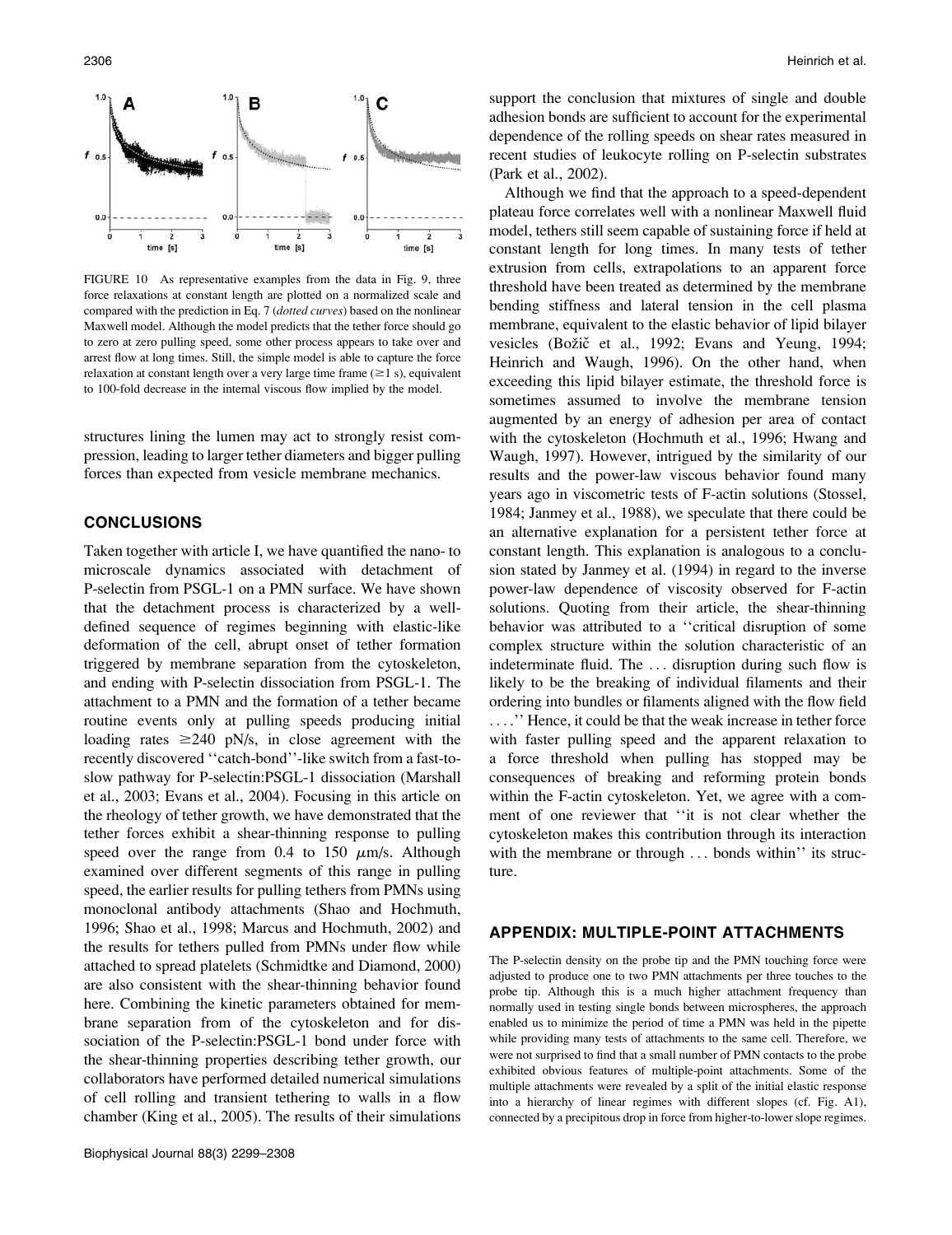

FIGURE A1 Example of a parallel elastic deformation of the PMN surface that appears to arise from pulling at separate sites of attachment. The linear fits (solid lines) to the hierarchy of elastic regimes start at the origin, indicating that the deformation fields local to each bond were independent. In this case, the two elastic regimes are found to differ by a factor of two in stiffness. The nominal loading ramp  $r_f^{\text{o}}$  was set by a BFP spring constant of 0.5 pN/nm and pulling speed of 4.5  $\mu$ m/s (dotted line).

Other types of multiple attachments were identified by the appearance of quantized reductions in force before final detachment, implying that the cell was connected to the probe tip by a parallel set of tethers (cf. Fig. A2).

The multiple-point attachment that showed a hierarchy of two initial elastic regimes (cf. Fig. A1) most likely revealed the sequential dissociation of two P-selectin bonds at widely separated sites where the second dissociation resulted in complete detachment. Interestingly, the sequence of a stiff elastic regime followed by a softer regime indicates that the deformation field local to each bond was essentially independent of the other—acting like parallel springs. In the second case (cf. Fig. A2), the multiple-point attachment showed two nearly equal reductions in force, the last coincident with complete detachment. This response was most likely due to the presence of two parallel tethers. Adding support to the rheological model of a speed-dependent tether force, pulling the two putative tethers



FIGURE A2 Example of a sequential detachment of two parallel tethers pulled from a PMN surface. The force levels appear to be quantized values of the average plateau force ( $\leq f_\infty$ )  $\approx$  108.5 pN) expected for pulling a single tether at this speed (16.7  $\mu$ m/s). The tether length immediately before each failure is noted on the figure. The nominal loading ramp  $r_f^0$  was set by a BFP spring constant of 1.5 pN/nm and the pulling speed (dotted line).

essentially produced a twofold greater force than for a single tether and resulted in detachment through quantized reductions of force.

This work was supported by National Institutes of Health grants HL65333 and HL31579.

#### **REFERENCES**

- Alon, R., S. Chen, K. D. Puri, E. B. Finger, and T. A. Springer. 1997. The kinetics of L-selectin tethers and the mechanics of selectin-mediated rolling. J. Cell Biol. 138:1169–1180.
- Alon, R., D. A. Hammer, and T. A. Springer. 1995. Lifetime of the P-selectin-carbohydrate bond and its response to tensile force in hydrodynamic flow. Nature. 374:539–542.
- Bell, G. I. 1978. Models for the specific adhesion of cells to cells. Science. 200:618–627.
- Božič, B., S. Svetina, B. Žekš, and R. E. Waugh. 1992. The role of lamellar membrane structure in tether formation from bilayer vesicles. Biophys. J. 61:963–973.
- Brunk, D. K., and D. A. Hammer. 1997. Quantifying rolling adhesion with a cell-free assay: E-selectin and its carbohydrate ligands. Biophys. J. 72:2820–2833.
- Dembo, M., D. C. Tourney, K. Saxman, and D. Hammer. 1988. The reaction-limited kinetics of membrane-to-surface adhesion and detachment. Proc. R. Soc. Lond. B Biol. Sci. 234:55–83.
- Evans, E., V. Heinrich, A. Leung, and K. Kinoshita. 2005. Nano- to microscale dynamics of P-selectin detachment from leukocyte interfaces. I. Membrane separation from the cytoskeleton. Biophys. J. 88:2288– 2298.
- Evans, E., A. Leung, V. Heinrich, and C. Zhu. 2004. Mechanical switching and coupling between two pathways for dissociation in a P-selectin adhesion bond. Proc. Natl. Acad. Sci. USA. 101:11282–11286.
- Evans, E., and K. Ritchie. 1997. Dynamic strength of molecular adhesion bonds. Biophys. J. 72:1541–1555.
- Evans, E., K. Ritchie, and R. Merkel. 1995. Sensitive force technique to probe molecular adhesion and structural linkages at biological interfaces. Biophys. J. 68:2580–2587.
- Evans, E., and P. Williams. 2002. Dynamic force spectroscopy: I. single bonds. In Physics of Bio-Molecules and Cells. Ecoles des HOUCHES d'Ete LXXV. EDP Sciences, Springer-Verlag, New York. 145–185.
- Evans, E., and A. Yeung. 1994. Hidden dynamics in rapid changes of bilayer shape. Chem. Phys. Lipids. 73:39–56.
- Heinrich, V., and R. E. Waugh. 1996. A piconewton force transducer and its application to measurement of the bending stiffness of phospholipid membranes. Ann. Biomed. Eng. 24:595–605.
- Hochmuth, R. M., J.-Y. Shao, J. Dai, and M. P. Sheetz. 1996. Deformation and flow of membrane into tethers extracted from neuronal growth cones. Biophys. J. 70:358–369.
- Hwang, W. C., and R. E. Waugh. 1997. Energy of dissociation of lipid bilayer from the membrane skeleton of red blood cells. Biophys. J. 72: 2669–2678.
- Janmey, P. A., S. Hvidt, J. Peetermans, J. Lamb, J. D. Ferry, and T. P. Stossel. 1988. Viscoelasticity of F-actin and F-actin/gelsolin complexes. Biochemistry. 27:8218–8227.
- Janmey, P. A., S. Hvidt, J. Käs, D. Lerche, A. Maggs, E. Sackmann, M. Schliwa, and T. P. Stossel. 1994. Viscoelasticity of F-actin and F-actin/ gelsolin complexes. J. Biol. Chem. 269:32503–32513.
- Kaplanski, G., C. Famarier, O. Tissot, A. Pierres, A. Benoliel, M. Alessi, S. Kaplanski, and P. Bongrand. 1993. Granulocyte-endothelium initial adhesion. Analysis of transient binding events mediated by E-selectin in laminar shear flow. Biophys. J. 64:1922-1933.
- King, M. R., V. Heinrich, E. Evans, and D. A. Hammer. 2005. Nano- to microscale dynamics of P-selectin detachment from leukocyte interfaces.